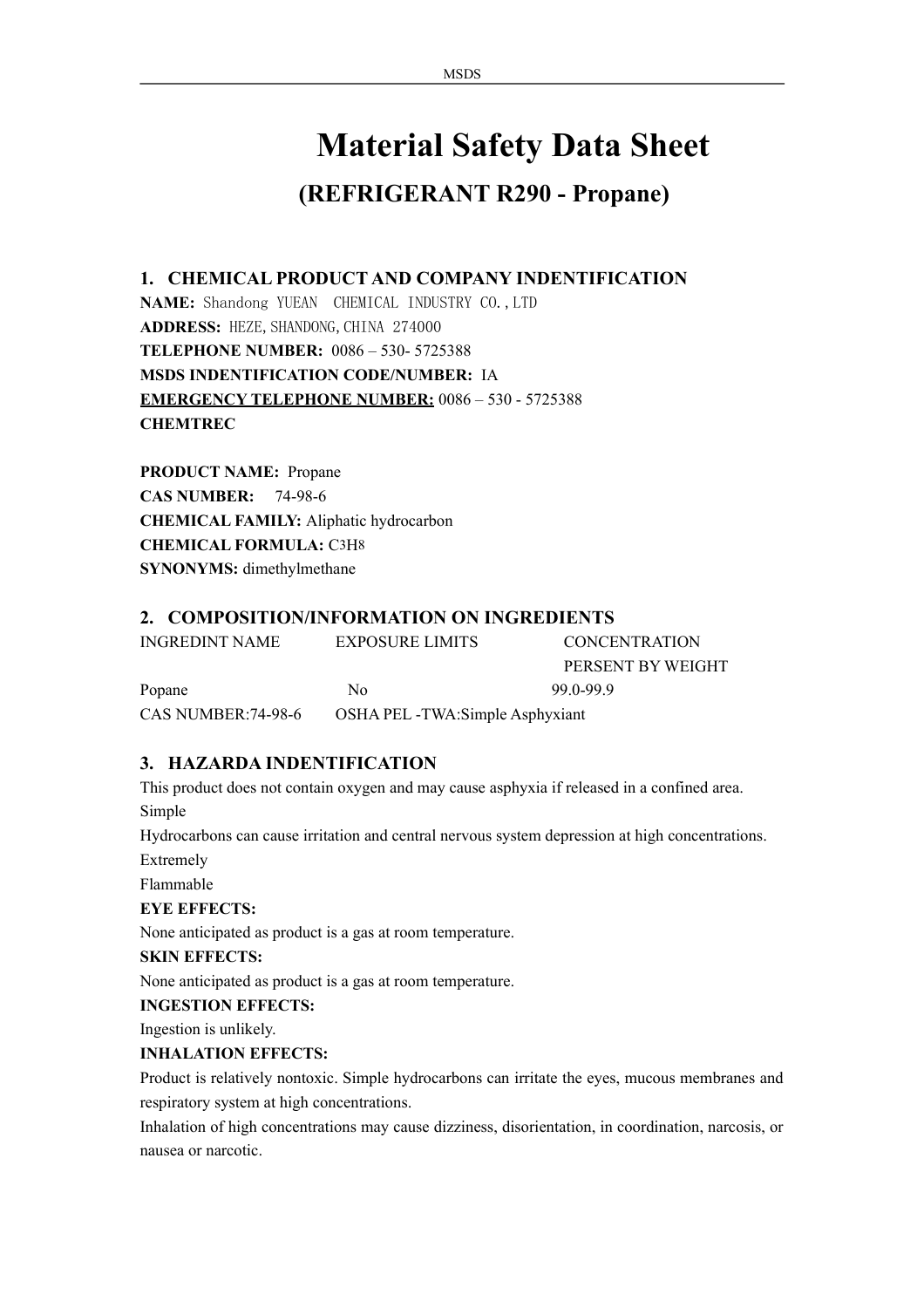This product may displace oxygen if released in a confined space. Maintain oxygen levels above 10% at sea level to prevent asphyxiation. Effects of oxygen deficiency resulting from simple asphyxiate may include: rapid breathing, diminished mental alertness, impaired muscular coordination, faulty judgment, depression of all sensations, emotional instability, and fatigue. As asphyxiation progresses, nausea, vomiting, prostration, and loss of consciousness may result, eventually leading to convulsions, coma, and death.

Oxygen deficiency during pregnancy has produced development abnormalities in humans and experimental animals.

# **4. FIRST AID MEASURES**

# **EYES**

Never introduce oil or ointment into the eyes without medical advice! If pain is present, refer the victim to ophthalmologist for further treatment and follow-up.

#### **SKIN**

Remove contaminated clothing and flush affected area with cold water and soap. If irritation persists, seek medical attention.

#### **INGESTION**

Not normally required. Seek immediate medical attention.

#### **INHALATION**

PROMPT MEDICAL ATTENTION IS MANDATORY IN ALL CASES OF OVEREXPOSURE OT PRODUCT. RESCUE PERSONNEL SHOULD BE EQUIPPED WITH SELF-CONTAINED BREATHING APPARATUS. Conscious persons should be assisted to an uncontaminated area and inhale fresh air. Quick removal from the contaminated area is most important. Unconscious persons should be moved to an uncontaminated area, given assisted(artificial) respiration and supplemental oxygen. Further treatment should be symptomatic and supportive.

**5. FIRE FIGHTING MEASURES FLAMMABLE PROPERTIES FLASH POINT:** -104℃ **AUTOIGNITION:** -778℉ (420℃) **LOWER EXPLOSIVE LIMIT (%):** 2.1 **UPPER EXPLOSIVE LIMIT (%):** 9.5

#### **FIRE AND EXPLOSION HAZARDS.**

Propane is heavier than air and may travel a considerable distance to an ignition source. Propane is a flammable gas! Keep away from open flame and other sources of ignition. Do not allow smoking in storage areas or when handing.

# **EXTINGUISHING MEDIA**

Water, carbon dioxide, Dry chemical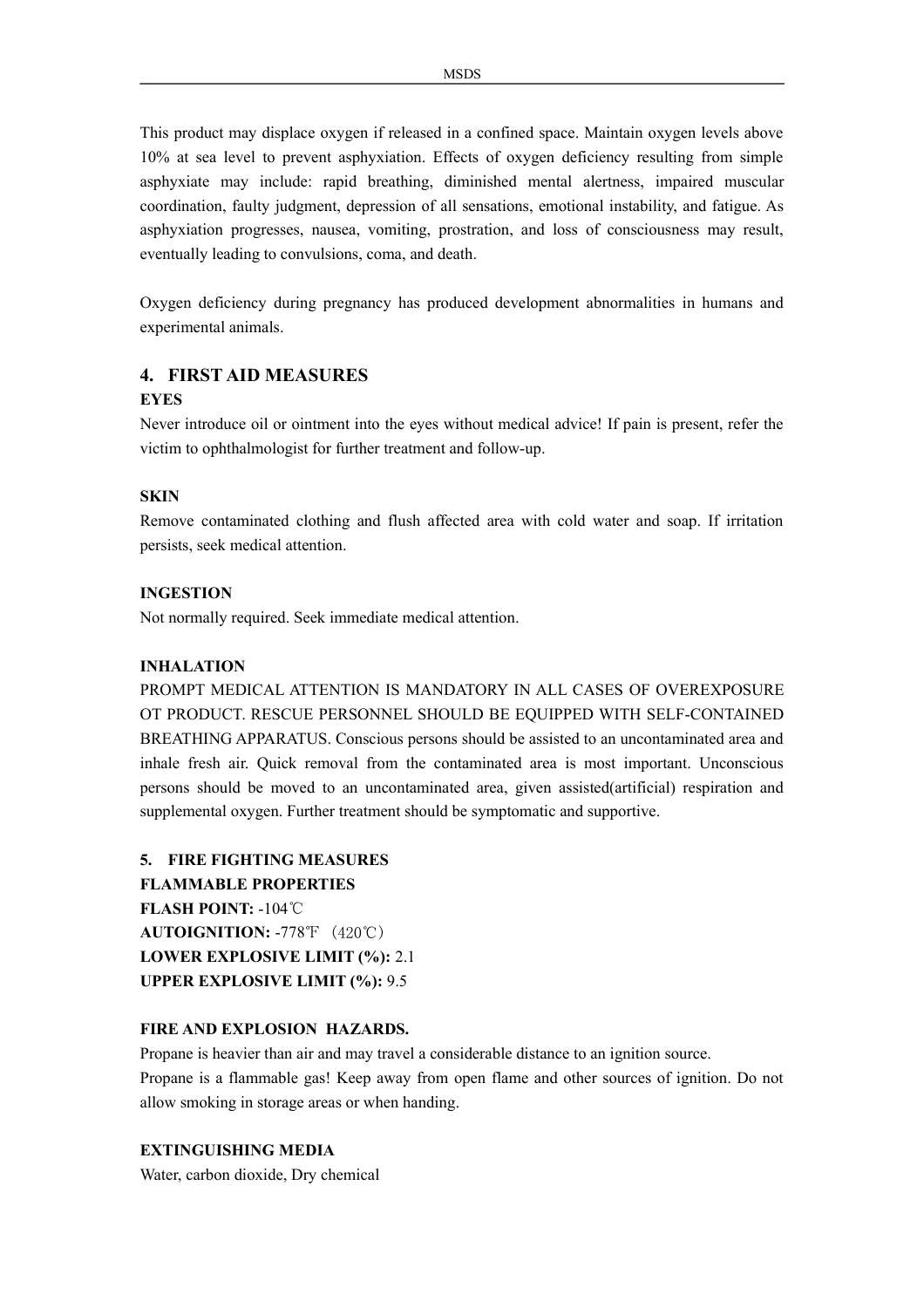#### **FIRE FIGHTING INSTRUCTIONS**

If possible, stop the flow of gas with a remote valve. Use water spray to cool exposed containers. If fire is extinguished and flow of gas is continues, increase ventilation to prevent a build up of a flammable / explosive atmosphere. Extinguish sources of ignition.

Be cautious of Boiling Liquid Evaporating Vapor Explosion, BLEVE, if flame is impinging on surrounding containers. Direct a 500 GPM water stream onto containers above the liquid level with remote monitors. Limit the number of personnel in proximity to the fire. Evacuate surrounding area to at least 3000 feet in all directions.

# **6. ACCIDENTAL RELEASE MEASURES**

Evacuate all personnel from affected area. Use appropriate protective equipment. Increase ventilation to prevent build up of flammable/explosive atmosphere. Extinguish all sources of ignition! If leak is in container or container valve, contact the appropriate emergency telephone number listed in Section 1 or call Advanced Gas Tech. or CHEMTREC.

# **7. HANDING AND STORAGE**

### **HANDING AND STORAGE PRECAUTIONS**

Earth bond and ground all lines and equipment associated with the product system. Electrical equipment should be non-sparking and explosion proof. Use only in well-ventilated areas. Valve protection caps must remain in place unless container is secured with valve outlet piped to use point. Do not drag, slide, or roll cylinders. Use a pressure regulator when connecting to lower pressure (250psig) piping or systems. Do not heat cylinder by any means to increase the discharge rate of product from the cylinder. Use a check valve or trap in the discharge line to prevent hazardous back flow into the cylinder.

Protect cylinders from physical damage. Store in cool, dry, well-ventilated area away from heavily trafficked areas and emergency exists. Do not allow the temperature where cylinders are stored to exceed 130℉ (54℃). Cylinders should be stored upright and firmly secured to prevent falling or being knocked over. Full and empty cylinders should be segregated. Use a 'first in – first out' inventory system to prevent full cylinders from being stored for excessive periods of time.

Post "No Smoking" signs in storage or use areas.

For additional recommendations consult Compressed Gas Association pamphlet P-1.

Never carry a compressed gas cylinder or container of a gas in cryogenic liquid form in as enclosed space such as a car trunk, van or station wagon. A leak can result in a fire, explosion, asphyxiation or a toxic exposure.

# **8. EXPOSURE CONTROLS/PERSONAL PROTECTION ENGINEERING CONTROLS**

Use local exhaust to prevent gas from accumulating. Use general ventilation to prevent build up of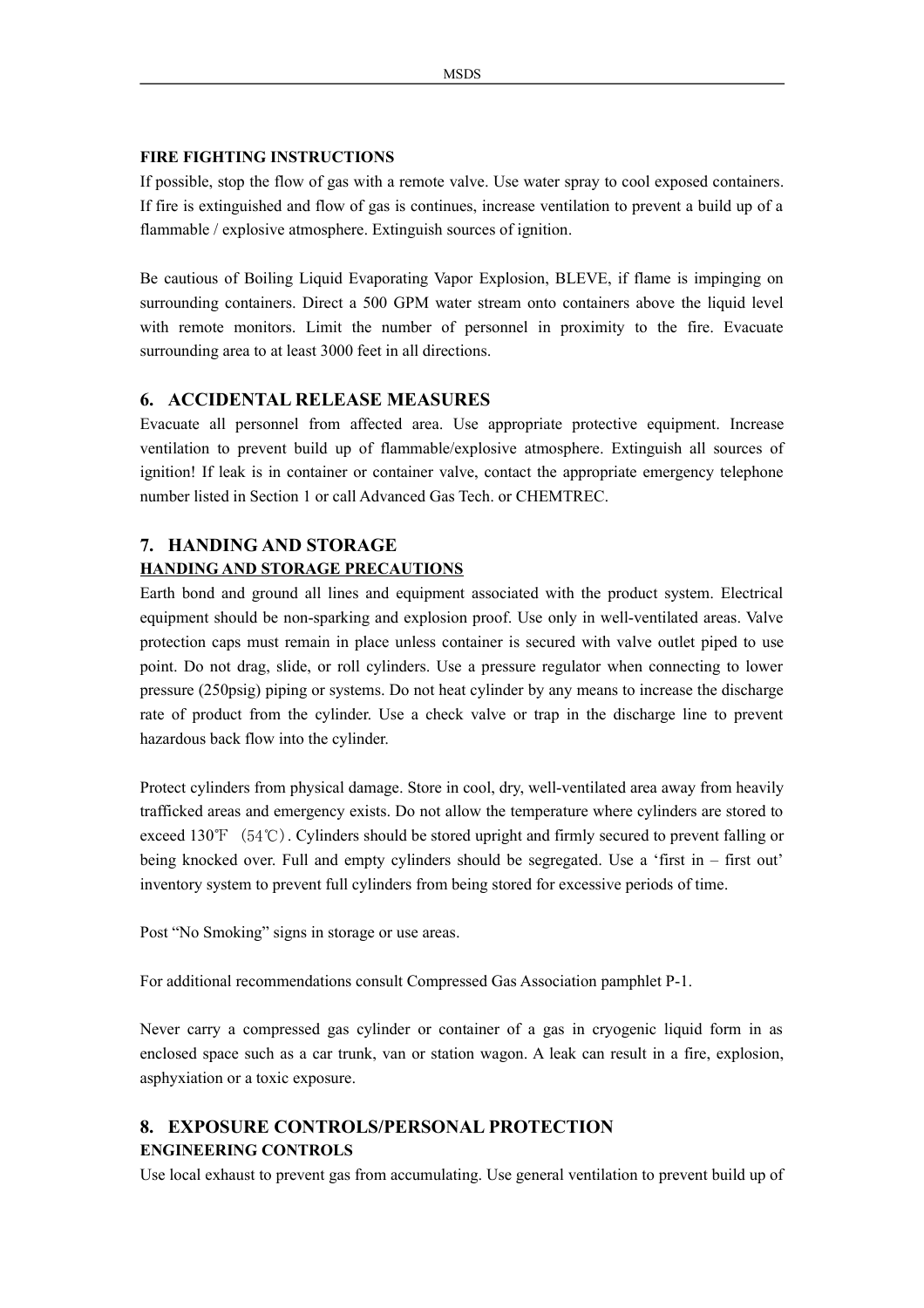flammable concentrations. Use a hood with ventilation when handing small quantities. If product is handled routinely where the potential for leaks exists, all electrical equipment must be rated for use in potentially flammable atmospheres. Consult the National Electrical Code for detail.

# **EYE/FACE PROTECION**

Safety goggles or glasses

#### **SKIN PROTECTION**

Protective gloved made of plastic of rubber.

#### **RESPIRATORY PROTECTION**

Positive pressure air line with full-face mask and escape bottle or self-contained breathing apparatus should be available for emergency use.

# **OTHER/GENERAL PROTECTION**

Safety shoes, safety shower, eyewash.

# **9. PHYSICAL AND CHEMICAL PROPERTIES**

**BASIC PHYSICAL PROPERTIES BOILING POINT:** -42.1℃ **MELTING POINT: -187.6**℃ **VAPOR PRESSURE:** (25℃) 0.95 **VAPOR DENSITY (**25℃**)g/cm³:** 0.58 **SOLUBILITY (H20):** Very slight **Odor:** A colorless, odorless gas.

### **10. STABILITY AND REACTIVITY**

**STABILITY:** Stable. Avoid high temperatures. Product will start to decompose at 450℃

# **INCOMPATIBLE MATERIALS**

**Oxidizers** 

# **HAZARDOUS DECOMPOSITION PRODUCTS**

Carbon Dioxide and Carbon monoxide if sufficient oxygen is present.

### 11. **TOXICOLOGICAL INFORMATION**

Oxygen deficiency during pregnancy has produced development abnormalities in humans and experimental animals.

No chronic effects data given in the Registry of toxic Effects of Chemical Substances(RTECS) or Sax Dangerous Priorities of industrial Materials.

# **12. ECOLOGICAL INFORMATION** NO DATA GIVEN

**13. DISPOSAL CONSIDERATIONS**